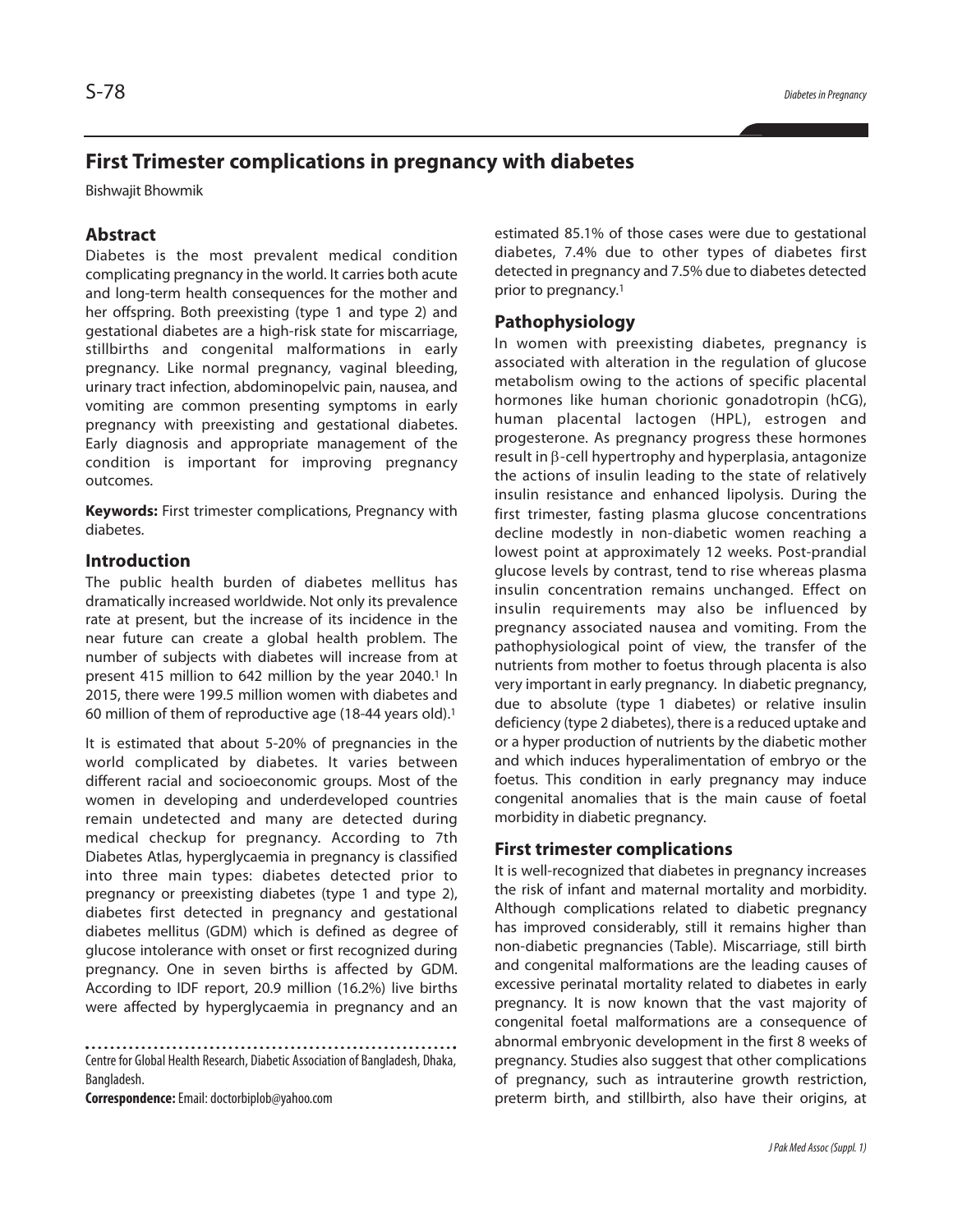Table: Maternal and foetal complications in first trimester pregnancy.

| <b>Mother</b>                                                                                           | <b>Foetus</b>                                                       |
|---------------------------------------------------------------------------------------------------------|---------------------------------------------------------------------|
| <b>Gynaecological complications</b>                                                                     | <b>Major congenital malformations</b>                               |
| $\bullet$ Miscarriage                                                                                   | • Cardiovascular (septal defect, transposition of great vessels)    |
| $\triangle$ Ectopic pregnancy                                                                           | ◆ Neural tube defects (anencephaly, spina bifida)                   |
| ◆ Gestational trophoblastic disease                                                                     | ◆ Genitourinary (renal agenesis, duplex ureter)                     |
| ◆ Abdominopelvic pain                                                                                   | • Skeletal (sacral agenesis, pes equinovarus)                       |
| ◆ Vaginal bleeding                                                                                      | ◆ Facial (cleft palate or lip)                                      |
| • Nausea and vomiting                                                                                   | ◆ Gastrointestinal (anorectal atresia, trachea-oesophageal fistula) |
| ◆ Hyperemesis gravidarum                                                                                |                                                                     |
| ◆ Urinary tract infection                                                                               |                                                                     |
| <b>Metabolic (acute and chronic) complications</b>                                                      |                                                                     |
| $\bullet$ Hypoglycaemia                                                                                 |                                                                     |
| ◆ Diabetes keto acidosis (DKA)                                                                          |                                                                     |
| • Deterioration of underline retinopathy and nephropathy                                                |                                                                     |
| • Increased risk of cardiovascular diseases including coronary heart disease, heart failure and stroke. |                                                                     |

least in part, in very early pregnancy.

### **Fetal complications**

The overall risk of congenital malformations are related to maternal glycaemic status. A study has found a significant association between elevated maternal haemoglobin A1c in the first trimester of pregnancy and major congenital anomalies in infants of diabetic mothers. <sup>2</sup> This reflects the teratogenic effects of hyperglycaemia during embryogenesis. Malformations often involve the heart and central nervous system and are potentially lethal. Major congenital defects include anencephaly, spina bifida, greatvessel abnormalities and caudal regression (sacral agenesis). The rate of malformation is 2 to 4 fold higher in women with diabetes. Rates of major congenital malformations in women with type 1 diabetes range from 2.9 to 7.5 percent and 2.1 to 12.3 percent in women with type 2 diabetes.<sup>3,4</sup> Studies have also found that the rate of anomaly is 2-3 times less in women who received more aggressive preconception and first trimester management.<sup>5,6</sup> Rates of miscarriage and stillbirth are also significantly increased in comparison to non-diabetics. Pregnancy complicated by type 2 diabetes mellitus is a high-risk state, with miscarriage and stillbirth almost twice that seen in type 1 disease.

# **Maternal complications Gynecological complications**

Like normal pregnancy vaginal bleeding, abdominopelvic pain, urinary tract infection, nausea, and vomiting are common presenting symptoms in early pregnancy. All women of reproductive age who present with abdominal or pelvic pain or with vaginal bleeding should be evaluated for possible pregnancy. Ectopic pregnancy isthe leading cause of maternal death in the first trimester and accounts for 6% of all maternal deaths. Between 50% and

75% of all pregnancies are complicated by nausea and vomiting. About 25% of women experience only nausea, and 50% have both nausea and vomiting. <sup>7</sup> Vaginal bleeding in the first trimester of pregnancy is a common presenting complaint. Although it is often self-limited with no cause found, it is an important sign of serious complications, such as miscarriage, ectopic pregnancy, or gestational trophoblastic disease. Nausea and vomiting in pregnancy may also be self-limited and may occur in a normal pregnancy, but hyperemesis gravidarum should prompt the health provider to consider the possibility of gestational trophoblastic disease.

### **Metabolic (acute/chronic) complications**

Poorly controlled diabetes in the first trimester is associated with hypoglycaemia and diabetic ketoacidosis (DKA). There is no evidence that episodes of maternal hypoglycaemia (which are common in insulin treated women) are harmful to foetal development but one study reported that exposure to hypoglycaemia in utero may have long term effects on offspring including macrosomia and neuropsychological defects. <sup>8</sup> DKA is less common than hypoglycaemia but this has much more serious implications, often resulting in miscarriage. Underlying retinopathy and nephropathy may worsen in early pregnancy due to vascular and volume changes. Correction of hyperglycaemia may be a precipitating factor for vascular and volume changes. Pregnancy can also increase the risk of cardiovascular diseases including coronary heart disease, heart failure and stroke.

# **Prevention of first trimester complications with preexisting diabetes**

There is a clear relationship between poor diabetic control in first trimester, and it is equally established that optimal